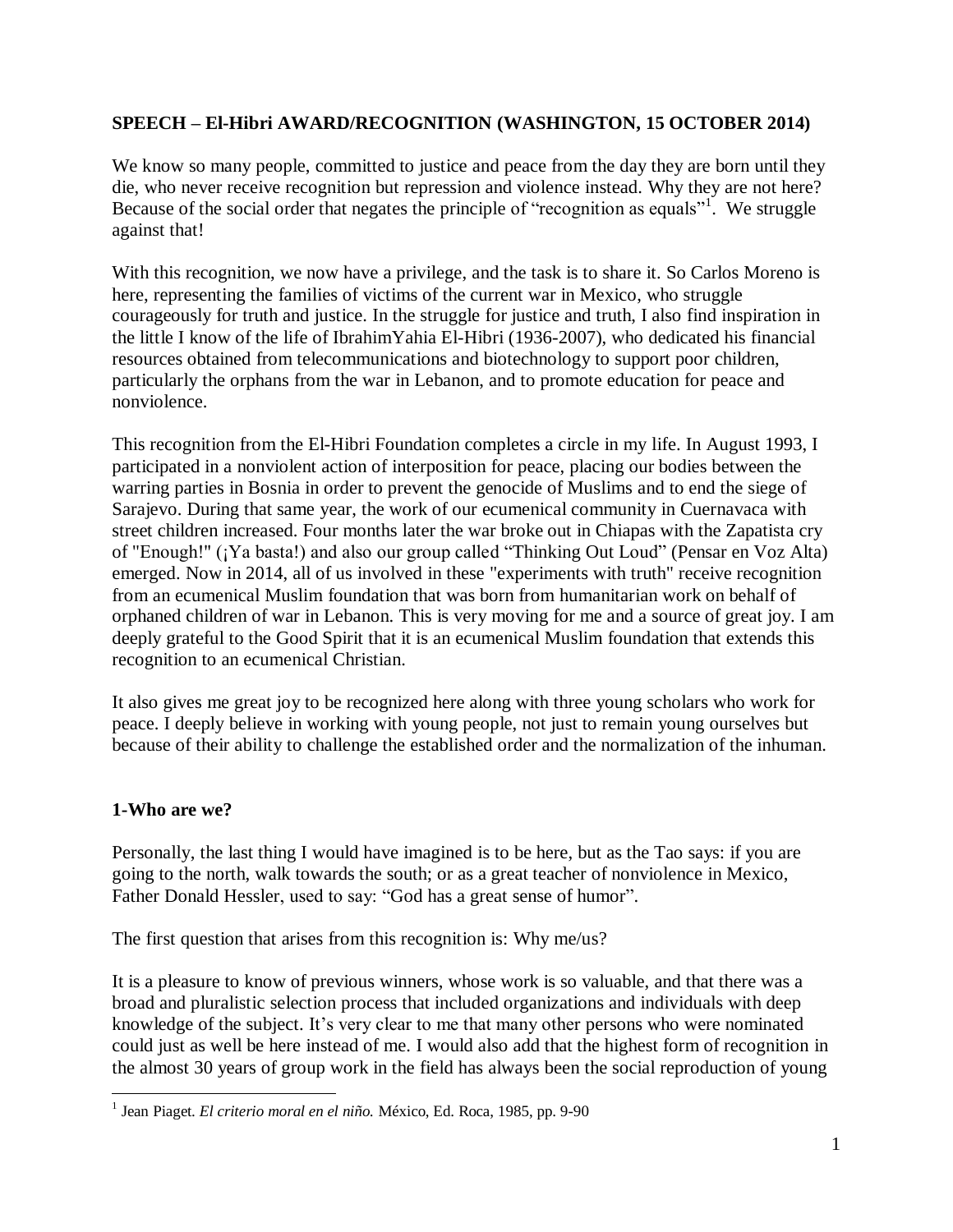people, children, and adults whose struggles and lives have taught us so much and who have been able to learn and apply strategies and actions for peace and nonviolence and to teach them to many others.

It is good to start with the 'truth': I'm just only one among many who are struggling together. Certainly I am passionate about this culture and the groups I work with, and most of all about my wife Myriam and my son Joaquin who are the beginning and end of everything for me.

I would like to mention those groups that have been particularly important in my work and commitment to social justice. First, Service for Peace and Justice (SERPAJ), a Latin American organization working for peace and nonviolence especially with the poor and marginalized, and joined in México with the women of the Grail. Second, the Collective "Thinking Out Loud" with whom, together with the Program for Research on Social Change (PICASO) from Argentina, we have conducted research on the human cost of war and militarization in Mexico. With SERPAJ and Thinking Out Loud, we have also carried out nonviolent direct actions, participated in peace camps, and assisted with the autonomous education process of the Zapatistas in Chiapas. Third, "Walking Together" an alternative education project with street children in in Cuernavaca. Fourth, the Movement for Peace with Justice and Dignity (MPJD) founded by the poet Javier Sicilia and the victims of war in Mexico. Fifth, the Peace and Nonviolence Youth Team of the National Autonomous University of Mexico (UNAM). Finally, for the last four years I have worked closely full-time on peace and nonviolence with IF and the Appleton Foundation.

Behind this culture, serving as teachers and pillars, are the example and ideas of Father Donald Hessler, Dorothy Day, Gandhi, Mandela, Thich Nhat Hanh, many nonviolent revolutions, Juan Carlos Marin, Jean Piaget, the Zapatistas, Las Abejas and Bishop Samuel Ruiz, families of victims of the war in Mexico, and the children, families and workers who live on the streets. I am the one called upon to be here in the flesh, but as you can see there are many people in these collective experiences of what we call "ant work", which is the name of a graphic-novel style booklet we did about the war in Chiapas. This is undeniably a recognition of the collective work of many, united in outrage at the injustice and in the happiness we find in learning and struggling together.

The formula for these "experiments with truth" (as Gandhi would call them) is simple: Knowledge (rooted in reality)/reflection/consciousness raising + action (whether in solidarity/support or in struggle) + collective/community work.

## **2 THE STATE OF POWER IN MEXICO IS WAR**

If this recognition is about peace and nonviolence, why talk about war and violence? Both realities are part of the same complex process, with different but inseparable faces, and you cannot build one without knowing the rules of operation of the other. The big challenge we have always had is to link these seemingly opposing but complementary sides in action and reflection, the latter being the first nonviolent weapon that an individual or a group has.

To receive a prize for peace in a country with a growing war poses many challenges. Mexico is a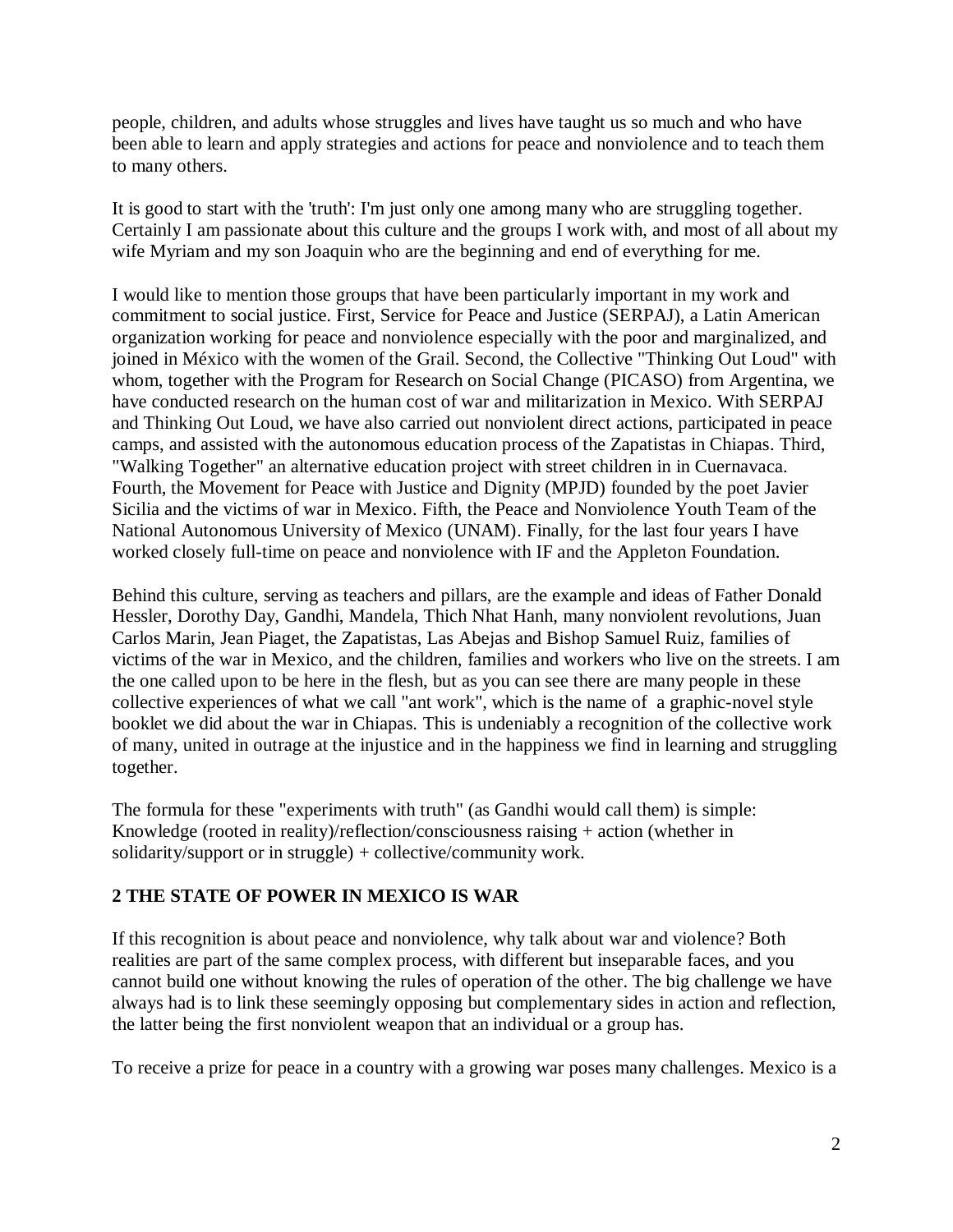country beset by "acts of war"<sup>2</sup> against all social sectors, whose most visible face is the human cost: the executed, disappeared, kidnapped, displaced, wounded, unjustly imprisoned, extorted, threatened, and the victims of many other crimes aimed at the control of people and of the material resources of specific territories within the country.<sup>3</sup>

The official image of a "war on drugs" is false. In reality it is a war within capitalism (a very big business) for the monopoly control of illegal merchandise, with opposing groups that are carving out their own territory and that increasingly are characterized by the interconnection between organized crime, the business sector and the apparatus of government at all levels, including the armed forces.

This war mixes at least three types of violence:

• A war where Mexicans kill Mexicans; such clashes cannot be denied.

• A "mass extermination" (in official figures, more than 100.000 people dead in 5 years and 27,000 missing from 2006 to the present) $4$ .

This mass extermination extends beyond the immediate victims to their families who have been denied justice and who are often themselves criminalized, threatened and even killed. Yet we have seen them go from great pain and social isolation to become heroic defenders of human rights, forming numerous organizations focused on the demand for justice and for the truth about what happened to their loved ones.

• The first two types of violence obscure the traditional "targeted killing" of social activists, defenders of territory and human rights, journalists, etc. For the MPJD, it is essential to keep in mind examples of our own victims and their struggle to demand truth and justice: Pedro Leyva, Nahua indigenous community of Ostula which is fighting for its land and autonomy, killed in Ostula on October 6, 2011. He was scheduled to participate in the 2nd Dialogue with former President Calderón a week later on October 14. Nepomuceno Moreno, father and exemplary activist who searched for his missing son. Nepomuceno was killed in Hermosillo on November 26, 2011. Trinidad de la Cruz, highly respected leader in Ostula, kidnapped and executed on December 6, 2011 in his territory while participating in a human rights accompaniment mission organized by the MPJD. On that same day, in Petatlán, Guerrero, Eva Alarcón and Marcial Bautista of the Organization of Peasant Ecologists of the Sierra del Sur (OCESPCC) were disappeared. During that same period, in the Purepecha autonomous county of Cheran, which had been very close to the MPJD since its founding, several villagers were killed, including Urbano Macías and Guadalupe Jerónimo. On October 22, 2012 in Chihuahua, two founders of Barzón were treacherously murdered. Ismael Solorio and Manuela Solis were fighting for their land and water. They had participated in the first march of the MPJD from Cuernavaca to Mexico City, when the movement was founded.

 2 Juan Carlos Marín. *Los hechos armados. Argentina 1973-1976. La acumulación primitiva del genocidio.*Buenos Aires, Ed. La Rosa Blindada, P.I.CA.SO., 3ª. Edic., 2007, p. 47

<sup>&</sup>lt;sup>3</sup> See "The Bourbaki Report. The human cost of the war to build a drug-trafficking monopoly in México (2008-

<sup>2009)&</sup>quot;: http://www.serpajmx.org/#!THE%20HUMAN%20COST%20OF%20THE%20WAR%20/zoom/c9vn/i1v4v <sup>4</sup> Raúl Flores. "Arranca la búsqueda de desaparecidos" in *Excelsior.* México, 23 febrero 2013.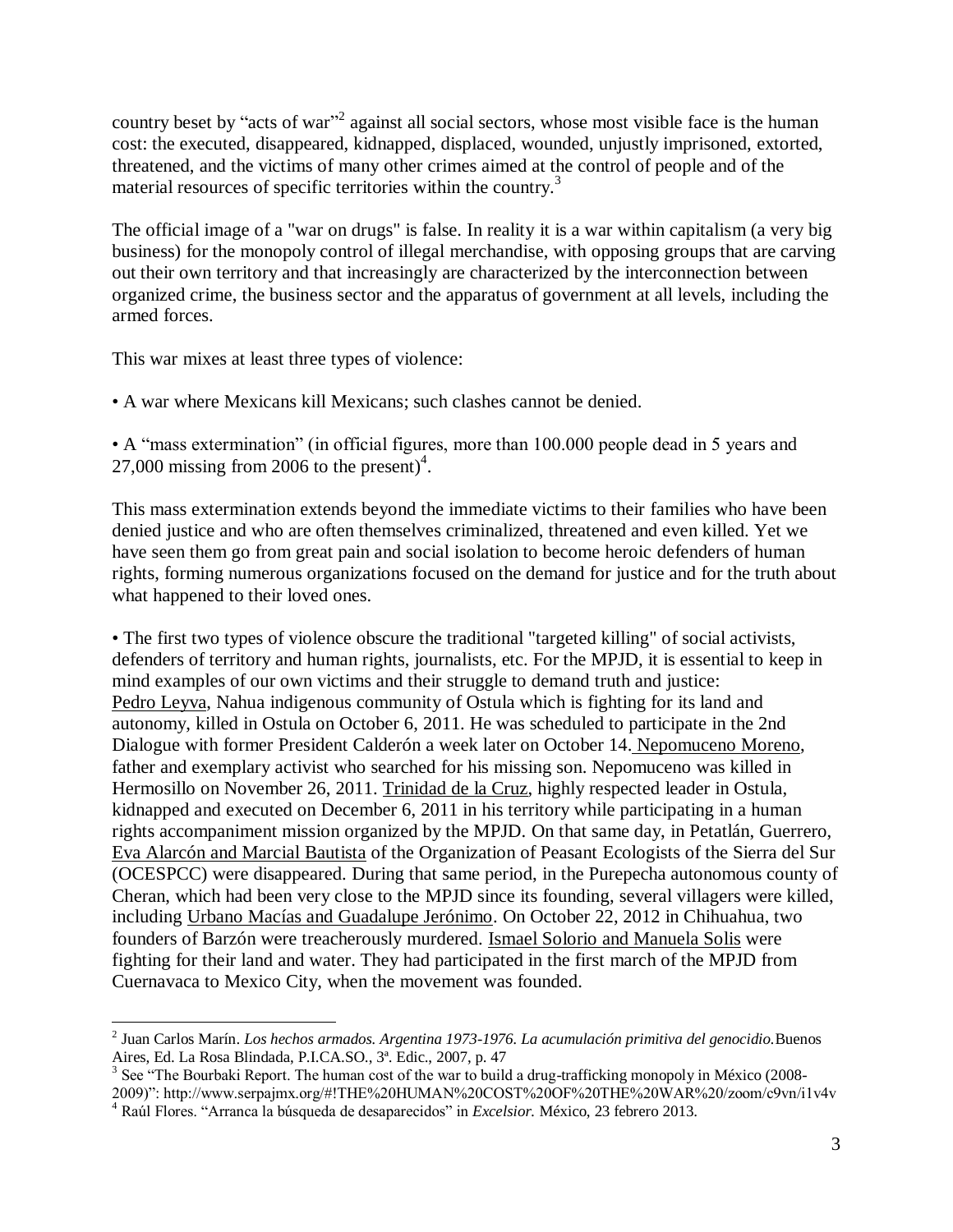All of these were exemplary human beings in the history of Mexico. They gave everything they had to the struggle for justice. In not one of these cases has justice been done.

Another example of targeted killing is Guerrero where, in just the latter part of 2013, about 20 social activists were killed. Currently there is a truly national drama unfolding in Guerrero: at least three Ayotzinapa student teachers, who are known for their social activism, were killed along with three bystanders on September 26 in Iguala, and 43 remain missing. 5

Recently, the apparatus of power has imprisoned activists with impunity, in some cases planting evidence. These include social movement leaders such as Mario Luna and Fernando Jiménez from the Yaqui tribe, which is resisting the construction of the Independence aqueduct in Sonora; Nestora Salgado, Marco Antonio Suástegui, Arturo Campos, Gonzalo Molina, Bernardino Garcia, Angel Garcia, Eleuterio García, Abad Ambrosio, Florentino García, Benito Morales and Samuel Ramirez of the community police force known as the Regional Network of Community Authorities (CRAC) in Guerrero; Enedina Rosas and Juan Carlos Flores for their leadership of the resistance to the Huexca gas pipeline (Puebla-Tlaxcala-Morelos); Francisco Santíz, a Zapatista prisoner; and Dr. José Manuel Mireles, leader of the self-defense forces of Michoacán.

Thus, in today's Mexico the actors most determined to try to "stop the war" and resist its inhuman outcomes have been the two main types of victims: communal and individual social activists. They include peasant and indigenous communities as well as urban neighborhoods that resist unlawful dispossession of their lands, culture and natural resources by large transnational mining, timber, and water companies, mega-stores, etc. In Mexico today, there is a large number of local resistances that are deeply nonviolent and that are becoming more interconnected but who have not yet reached the stage of non-cooperation and civil disobedience.

This situation of war and extermination is closely related to a growing economic crisis. Mexico has an economy characterized by very high levels of informal employment and unemployment. Consequently it is not surprising that organized crime generates more than 600,000 direct jobs and comprises one of the principle sources of employment in the country.<sup>6</sup>

The mechanisms that have shaped the process that has unfolded have been several. A central one has been the installation of "social prejudice" (the first stage in any war); that is, to arouse the suspicion that a person or specific social identity is "involved in something" or "must have done something", and that "if he/she is a delinquent, it is good that he/she was killed; that makes one less." Such attitudes are projected onto anyone who is killed, kidnapped, disappeared, extorted, to name a few examples of the human cost. In this way, the victims are demobilized and left totally vulnerable. It also promotes an attitude of "nothing happens to me because I don"t do anything, so I had better not get involved." In Mexico this stigma has been especially heavy for the poorest and most marginalized urban and rural young people. This also has had repercussions

<sup>5</sup> [http://www.serpajmx.org/#!grid/c9vn:](http://www.serpajmx.org/#!grid/c9vn) Colectivo "Angela Esperanza". *El estado de la guerra en México hoy.*  México, 4 julio 2013; y *El 'exterminio selectivo' en México hoy.* México, 12 diciembre 2013. Note: An English translation of the December 2013 report, *The Selective Extermination in Mexico Today*, is available at this link. See also Luis Hernández Navarro. "Ayotzinapa y la matanza de Iguala" *en La Jornada.* México, 30 septiembre 2014. 6 Israel Rodríguez. "El narcotráfico, el que genera más empleos: 600 mil, afirma experto" in *La Jornada,* México, 2011; Roberto Garduño. "Ocupa el narco tres veces más personal que Pemex" en *La Jornada,* México, 27 febrero 2013.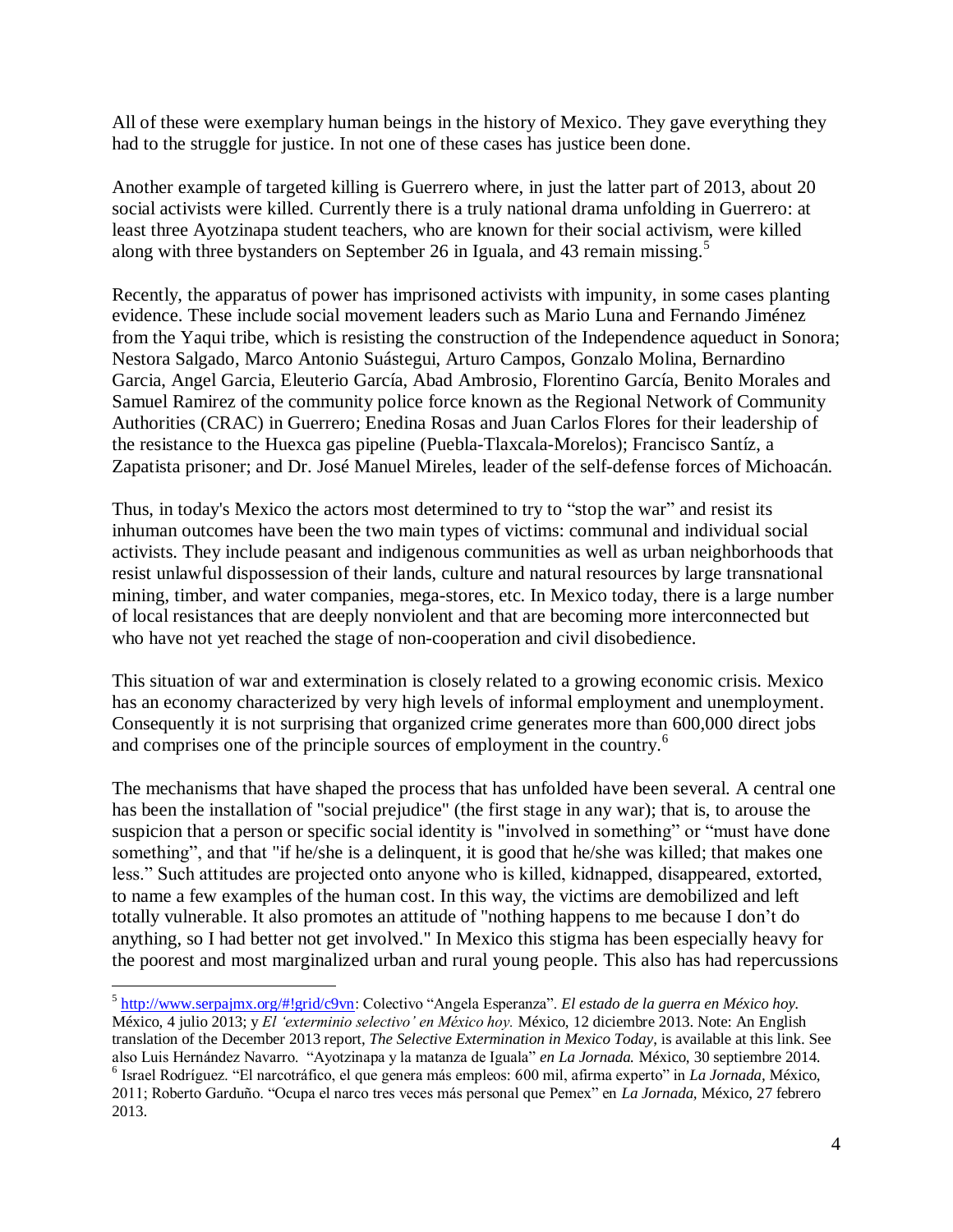in everyone"s social life: the isolation, the constant distrust, the closing in on oneself, and the progressive loss of public spaces, the "street", which was the product of a very long process of conquest as a place of freedom, protest and social equality. Now the street is the "territory of crime done with impunity". The most common phrase we heard during the caravans organized by the MPJD to different parts of the country was: "I cannot leave my house." The story of many disappearances begins with, 'He went shopping, or to work, and never returned.'

The political-military justification for war as a "war on drugs" is another mechanism of the process. It began with President Felipe Calderon, who took power in December 2006, and it has been supported by almost all mainstream media and especially by the United States. The Calderón government associated the idea of "peace" with "security" through the continual seeding of insecurity and terror among the population and the imposition of an armed and militarized peace, where the armed forces increasingly took on tasks of the police while disregarding the human rights of the individual. The current Mexican government of Peña Nieto seeks above all to promote the image of "Mexico in peace". It omits reference to the ongoing war and attempts to demonstrate that the tally of deaths and disappearances has diminished, despite the fact that civil society groups continue to document the fallaciousness of such claims.<sup>7</sup>

One of the most difficult epistemological obstacles in the struggle for peacebuilding, which is closely linked to the previous two mentioned above, has to do with the ability of the authorities and the apparatus of power to install in the masses, especially through mainstream media, "social infantilism" through what Jean Piaget would call "peripheral thought"<sup>8</sup> (predominant in every society) where all the attention is put on the apparent final result (in this case, the number of homicides), thus shifting the focus away from any reflection on the process (how was this result arrived at?). This is also complemented by the image of the authorities as a kind of "big brother" to whom we delegate our identity through messianic and magical-religious thought that the authorities know best and will take care of me. These are essential elements for the construction among the population of a "blind obedience to authority and to any order of punishment that we are requested to implement [against anyone else]".<sup>9</sup>

In the face of these challenges in Mexico, we are now undertaking as a preventative strategy many public workshops and nonviolent actions around the various ways in which such prejudice is installed, the mechanism of creating a scapegoat, social polarization, and the unleashing of the spiral of violence and impunity. One aspect of the struggle for peace with justice has been how to assist in rebuilding the social fabric and to slowly reclaim the streets, so that, for example, children can play freely in the park for a couple of hours or go out on the street alone in front of their homes, or so citizens can have discussion and organizing forums on the street. These are not easily obtained objectives in Mexico today.

Given the scale and proportion of violence in Mexico (and the presence of a relatively new

<sup>7</sup> Fernando Camacho. "Tramposo manejo de cifras de desaparecidos" in *La Jornada.* México, August 24, 2014, p. 4. Also see expanded report in Fernando Camacho. "Con estrategia *perversa,* el gobierno minimiza las desapariciones forzadas: ONG" in *La Jornada.* México, August 15, 2014.

<sup>8</sup> Jean Piaget. *La toma de conciencia.* Ed. Morata, Madrid, 1976, pp. 256-258

<sup>9</sup> J.C.Marín. "Conocimiento y desobediencia debida a toda orden inhumana. Prologue by Myriam Fracchia" in *Cuadernos de Noviolencia.* Cuernavaca, Universidad Autónoma de Morelos (UAEM), Secretaría de Extensión, 2014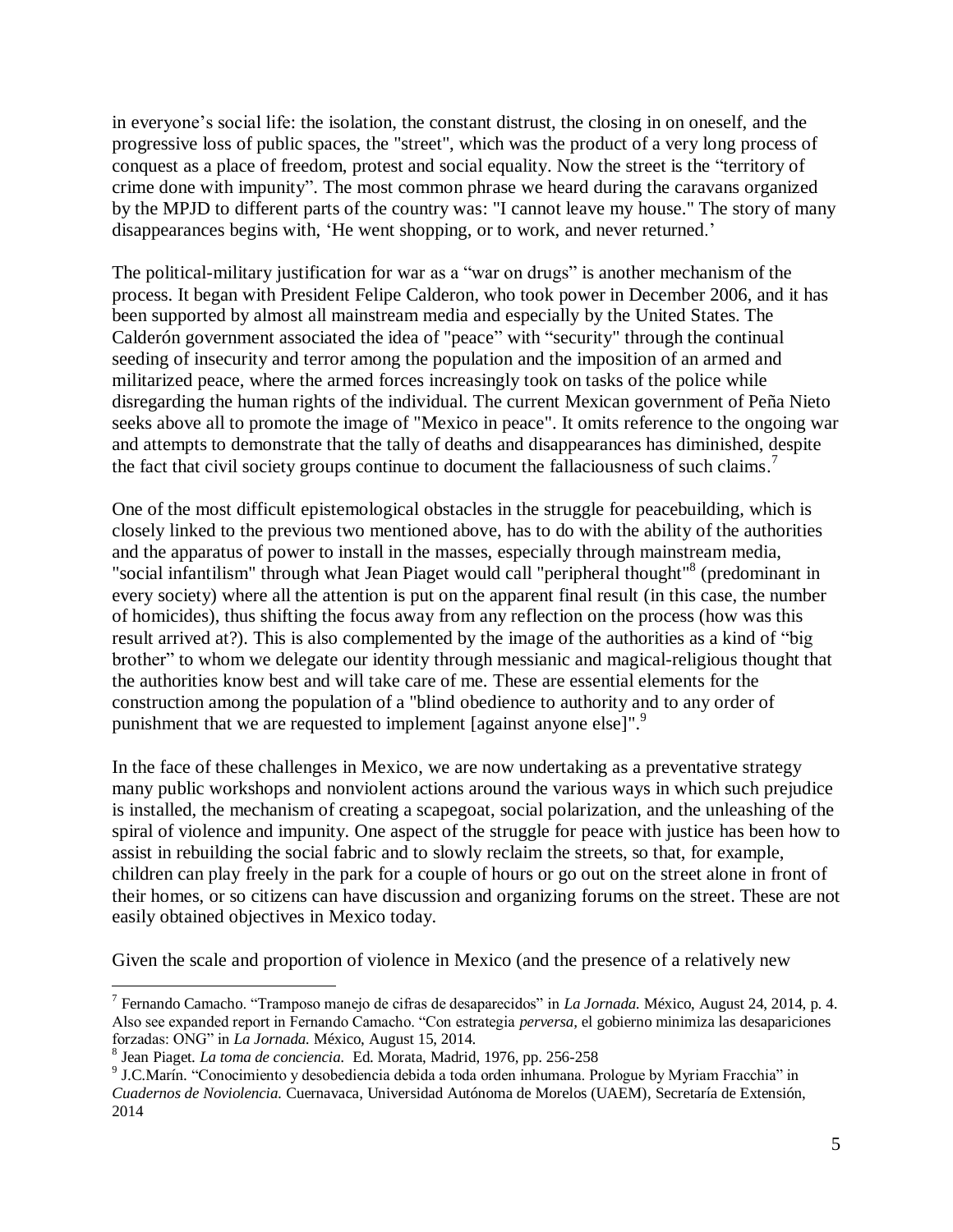player, organized crime, that is extremely violent and enjoys near-complete impunity), it has not been easy to build mass direct actions in open spaces that directly confront the authorities, although the MPJD caravans and actions in many communities and neighborhoods have sketched out way to move forward in this struggle. This is a time when much of this social energy is in motion. People are trying to understand what is happening in order to break the feelings of helplessness and to take action. Therefore, the research and production of knowledge is more necessary than ever as a nonviolent tool in view of the unprecedented violence that we are facing.

So I come to share questions, and to learn about alternatives, rooted in peacebuilding and nonviolence, to the inhumanity that we face in Mexico:

How can we end the different forms of violence in Mexico, given the near-total impunity of the authorities, and do so through active nonviolence?

What have we learned that can be shared and might be helpful for those struggling?

# **3-EPISTEMOLOGY OF PEACE AND NONVIOLENCE: OUR CONTRIBUTION**

The work for peace - whether in education, in culture or in its construction - is full of paradoxes, of contradictions deep within ourselves, with the Other, and in the action of the social order on us. Thus, peace is built more on contradictions and questions than on certainties and answers. Awareness of this situation is the starting point of all epistemology of peace and nonviolence:

- I want my teenage son Joaquín to obey me at the same time that I teach young people to "disobey inhuman orders";

- For over a year now, I've been saying in forums and in articles that in Mexico it's necessary to speak less of peace and to speak more of justice ... and now I am receiving a peace prize; - While I have tried to follow the path of nonviolence and conscientious objection to military

service, those who have taught me most about nonviolence are from an armed military, the Zapatistas, where I and others have been students of the dignity, wisdom and firmness of these indigenous communities that are building one of the most original and radical experiences of what Gandhi called "Constructive Program."

- Mexican society, in large numbers, is asking for more police or army to protect them while at the same time, in each criminal gang there are policemen, former police or active or retired military.

#### **What reflections can we share from our modest experience that are not simply information but rather concepts for building useful knowledge to educate and to struggle better?**

1. For twenty-one years, in any course of peace education I teach, I put a strong emphasis on what I would call "epistemology of peace." I start the course with one of the most difficult - if not the most difficult – task for the human species: "to think" ... in a way that is original  $(Fromm<sup>10</sup>)$  or autonomous (Zapatistas, Piaget, Marín), to be able to make "observable" in us the process of the construction of our own "identity", and how the inhumanity of the social order -

<sup>10</sup> Erich Fromm. *El miedo a la libertad (Fear of Freedom).* Ed. Paidós, p. 232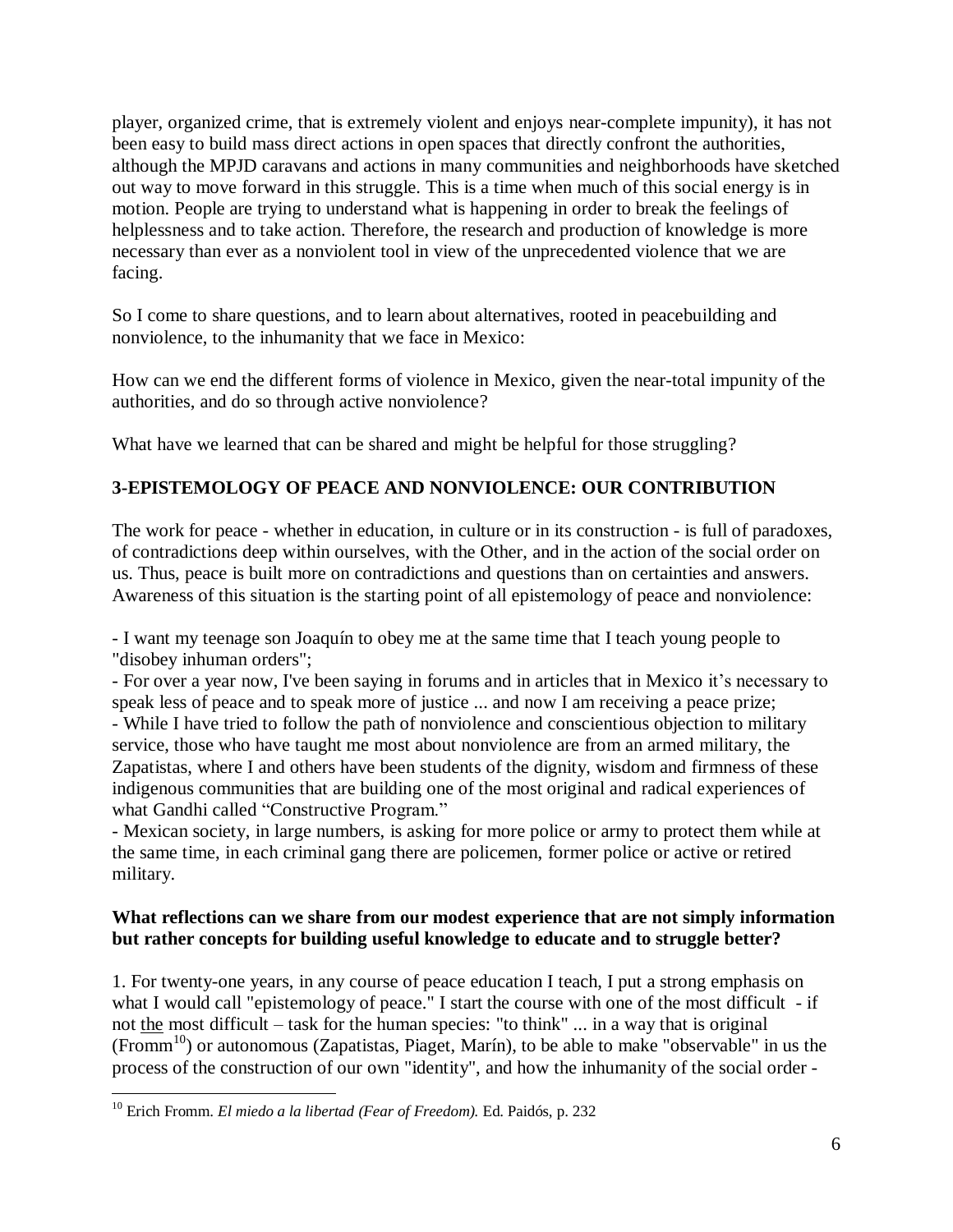totally normalized by the construction of ignorance - is being installed in part of our bodies that we reproduce without awareness. Konrad Lorenz<sup>11</sup> has a very challenging image about our species: "We are the missing link" (between animal and human). In that sense, from a cultural and social perspective, humanity is still more a desire, a project, than a reality: one out of six people in the world do not know if they will eat tomorrow; there is genocide on every continent even today...

Therefore, the biggest challenge in education for peace and nonviolence is in building processes and mechanisms of cooperation, and in particular to increase the individual and collective capacity to think independently, in order to move us forward in the long process of humanization of the species.

2. If someone asked me, what is the most essential task that unites us in the path of "humanizing the species", of nonviolence and the culture of peace, I would say that it is building three principles that for me are the essence of this culture:

a) Promote and build the "disobedience that is proper to inhuman orders" (*desobediencia debida a las órdenes inhumanas*) as Juan Carlos Marín<sup>12</sup> insisted. This implies an enormous difficulty and complexity. It must be constructed from knowledge and reflection, and not instead from the teaching of other "orders"<sup>13</sup>. "Disobedience is the final means to put an end to a tension. It is in no way easy."<sup>14</sup>

b) Have the ability to "humanize the Other". Get to know the logic of his/her individual process in order to de-construct (through reflection and /or action) the inhumanity that is in his/her body and identity. 15

c) Consider the "means" like "ends". The relationship between ends and means is as intimate as between the seed and the tree. Gandhi said: "A good tree cannot come from a rotten seed."<sup>16</sup>

3. An assertive construction of the "principle of reality" is the key to a good start. It must be made from some kind of empirical objectification of reality (the diagnosis). In this way we can avoid falling into "recipes" of nonviolent action or routine action mechanisms that correspond to other realities. It will prevent mistaking illusion with hope. It will help clarify where our body is located, whether in the terrain of solidarity with those who struggle or in the same terrain of those who are locked in confrontation with a particular adversary who is opposed to their goals. In Mexico today, many sectors of the population, due to the drama of violence they experience,

<sup>11</sup> Konrad Lorenz. *Sobre la agresividad: el pretendido mal (On Aggression).* México, Ed. Siglo XXI

<sup>&</sup>lt;sup>12</sup> J.C.Marín. *Conversaciones sobre el poder. (Una experiencia colectiva)*. Buenos Aires, Universidad de Buenos Aires, Instituto "Gino Germani", 1995, p. 34. The Final Declaration of the XXII Congreso of the Asociación Latinoamericana de Sociología, in Concepción, Chile, in October 1999, stated: "So we postulate the urgency of collaborating in the construction of moral judgment that makes possible a rupture with forms of acritical obedience to authority, making observable and promoting the disobedience that is due to any inhuman order."

<sup>13</sup> Elías Canetti. *Masa y poder.* México, Alianza Editorial 494 p.

<sup>14</sup> Stanley Millgram. *Obediencia a la autoridad (Obedience to Authority)* Bilbao, Descleé de Brouwer, 1980, pp. 152-153.

<sup>&</sup>lt;sup>15</sup> J.C.Marín. "Conocimiento y desobediencia debida a toda orden inhumana" op.cit.

<sup>16</sup> M. Gandhi. *En lo que yo creo.* México, Mérida, Ed. Dante, 1985, p. 114.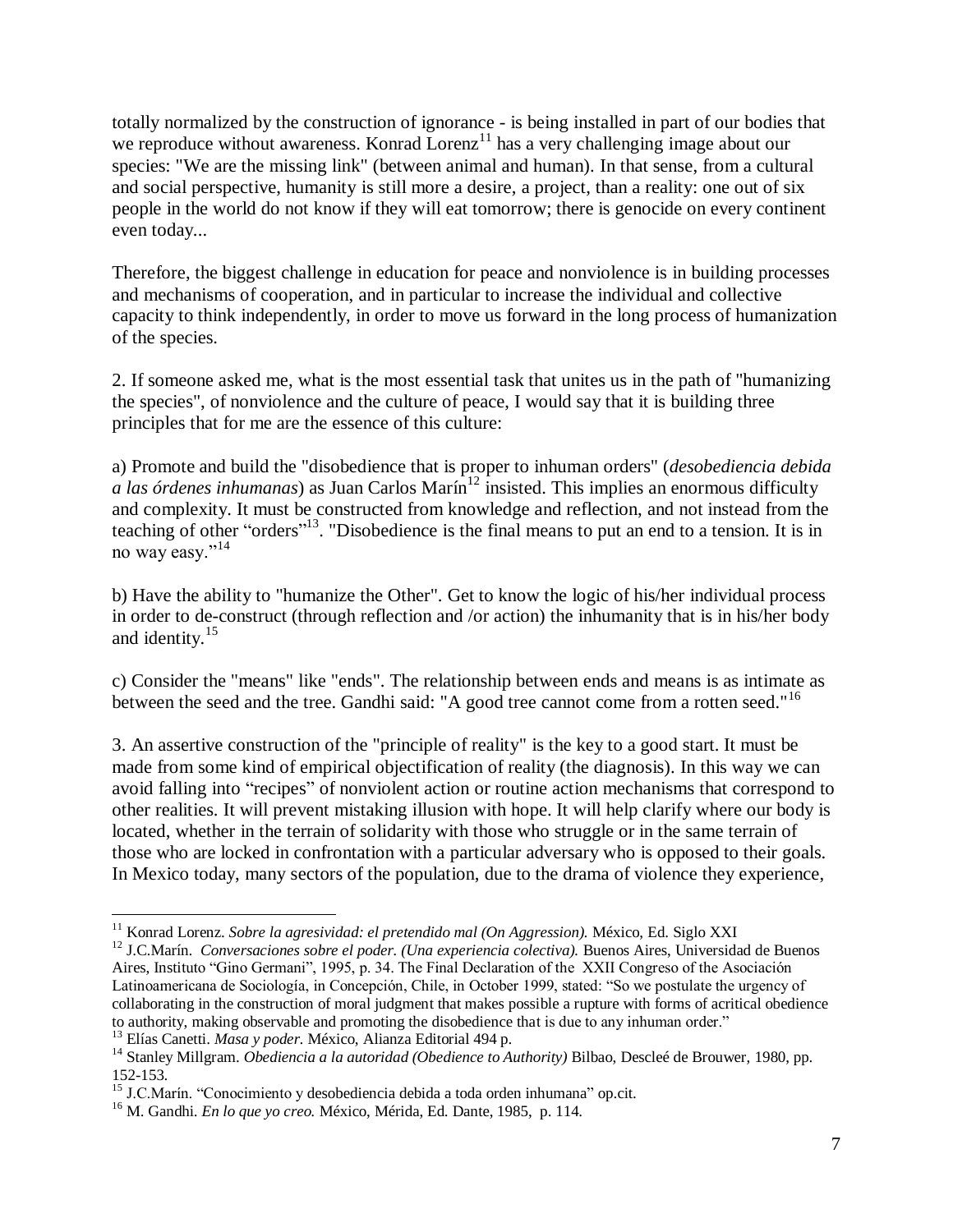have had to go not through solidarity to social struggle but from the apathy to the struggle, and it has not been easy. Not distinguishing these stages can activate the mechanisms of helplessness, fear or terror.

4. Accumulate moral force. This is the first major battle in a social struggle, winning the dispute over the moral challenge inherent in the conflict. This has to do with the ability to "create ruptures" (intellectual-moral-epistemological) in themselves, the wider society and the adversary.

5. In social struggles we have experienced the power of small communities or grassroots groups, which, if they are built from knowledge and moral strength (and not simply from volunteerism), can become "moral weapons"<sup>17</sup> (collective and individual). If these "moral weapons" manage to connect up with more people, especially the community that is directly affected, and publicly expose the truth of the objective of that struggle, the spaces of social struggle can be extended to unimagined levels. Examples from our own struggles include Casino de la Selva, Barranca de los Sauces, Alpuyeca, solidarity with the Zapatistas and other indigenous communities, the MPJD and the "Walking Together" alternative school.

This enlargement of bodies and spaces of social struggle is a key step in getting a substantial part of the "moral reserve"<sup>18</sup> of society to put their own bodies, whether in a massive way or selectively, in the street or in other spaces appropriate for confronting the oppressive power (with nonviolent actions that are proportional to those of the adversary!).

The moral reserve of a society appears in situations of great injustice and inhumanity when it is essential to build and clearly define, both for the society at large and for the authorities, a "moral limit" with regard to violence and impunity that it will not allow to be crossed. In Mexico, in recent years there have been four massive cries of moral outrage: the "Enough" of the Zapatistas in January 1994; the "We Are Fed Up" of Javier Sicilia and the victims of this war in March 2011; the "I am # 132" in 2012 from youth demanding democracy; and finally the "No More" in  $2013$  from Dr. Mireles<sup>19</sup> and the self-defense groups in Michoacán.

However, with the increasing spiral of war in the country in recent years, the "moral reserve" has been absent from the streets in the cases of: the murder of Beti Cariño and Yyri Jaakkola, two social activists on a humanitarian mission to the Triqui region (Oaxaca) of San Juan Copala on April 27, 2010; the slaughter of 49 children in the ABC daycare in Hermosillo; the slaughter of 72 migrants in San Fernando, Tamaulipas, on August 22, 2010; the slaughter of 16 students in Villas de Salvárcar, in Ciudad Juarez, January 31, 2010; the slaughter of 52 people at the Casino Royale in Monterrey on August 25, 2011 ... Letting these events pass without a massive and public outcry of "Enough!" has endangered the moral limit of Mexican society, which up till now has impeded, at least to some degree, the growth of the war, the violence and impunity in the country.

6. Concerning nonviolent actions, Donald Hessler used to say that "nonviolence is the most violent form of violence, but instead of using weapons that seek to destroy the enemy, it wants

 $\overline{a}$ <sup>17</sup> J.C.Marín. *Conversaciones sobre el poder. (Una experiencia colectiva), op.cit.,* p. 25

<sup>18</sup> Pietro Ameglio. "La reserva moral mexicana sale a la calle" en *Proceso.* México, 17 abril 2011

<sup>19</sup> José Gil-Olmos. "Sólo el pueblo puede defender al pueblo" en *Proceso.* México, 24 noviembre 2013.